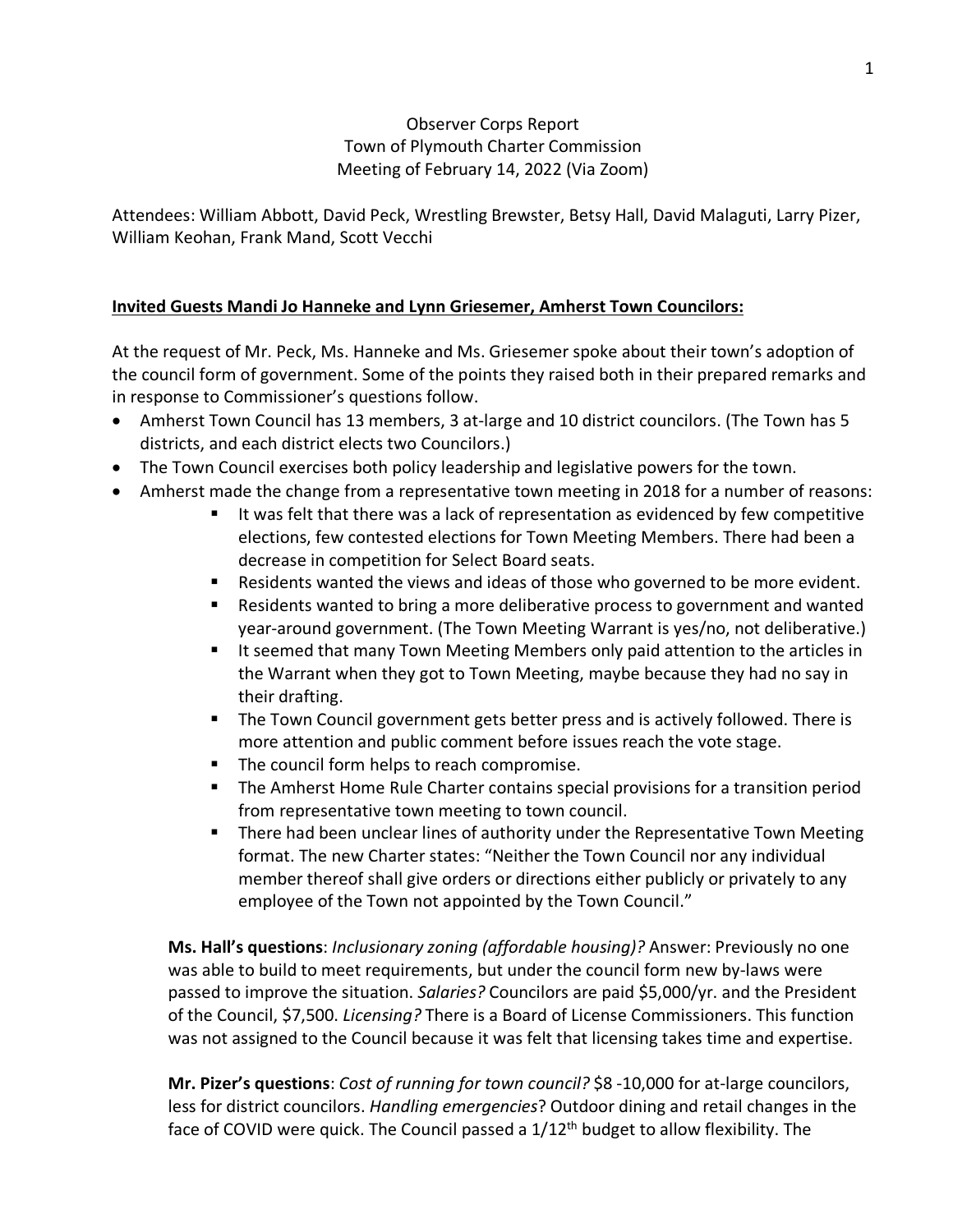purchase of a truck that cost more than expected was not unduly delayed. CPA allocations can be made off-cycle. *How Council makes policy?* Council generally works through the various Town Council committees.

**Mr. Keohan's questions**: *What were growing pains and what went well*? The well-formed committees met all deadlines; outreach through district meetings was successful, deliberation really took place. Initially, there was "what goes where, how to deal with stuff" confusion. Figuring out roles was important, e.g. both the Town Council and the Planning Board hold public hearings on by-law changes. Also, there is a CPA Committee, but the use of CPA funds is a Council job.

**Mr. Malaguti's questions**: *Unpopular moves by councilors*? There is a citizen referendum provision if a decision proves unpopular. There are no recall provisions because councilors only have a two-year term.

**Mr. Abbott's observation**: 240 town meeting members would be consolidated into 13 councilors. At one point in Plymouth's history a 60-member town meeting proposal lasted only a few weeks because it was seen as the worst of both forms.

**Mr. Mand's question**: *Issues subject to the citizen referendum*? Renovations to the main library, and change of zoning to create a parking garage.

**Ms. Hall's question**: *Role of the Community Participation Officer?* Name is self-descriptive. There are now three people in that role. They also assist with diversity.

**Mr. Brewster's questions**: *Were either of you former Town Meeting Reps?* Mandi replied, yes, she was. She now feels more of a sense of personal responsibility. As a Town Meeting Rep, she was one of many. She said she saw too many reps open the warrant for the first time when they entered town meeting. Councilors need to be plugged in and pay attention. One of the women noted: "If I ran a business like Town Meeting, it would be doomed!" She also observed that the Town Manager (executive and administrative functions) seems to have a bit more power without a Select Board overseeing him/her.

**Mr. Pizer's question**: *Turnout for elections?* It has been much higher than it was for Town Meeting, but one election coincided with a state-wide election and the second had an issue that drove attendance. *Taxes?* The Town uses the 2 1/2%+growth to determine its budget so the taxes go up every year.

**Mr. Vecchi's question:** *Town Council interference with town employees?* The Charter specifically forbids Town Council or any member of the Council to speak to any town employee not directly appointed by them. Only the Town Manager can. Reportedly, employee satisfaction has grown.

## **Invited Guest Mark Sideris, President of the Watertown Town Council:**